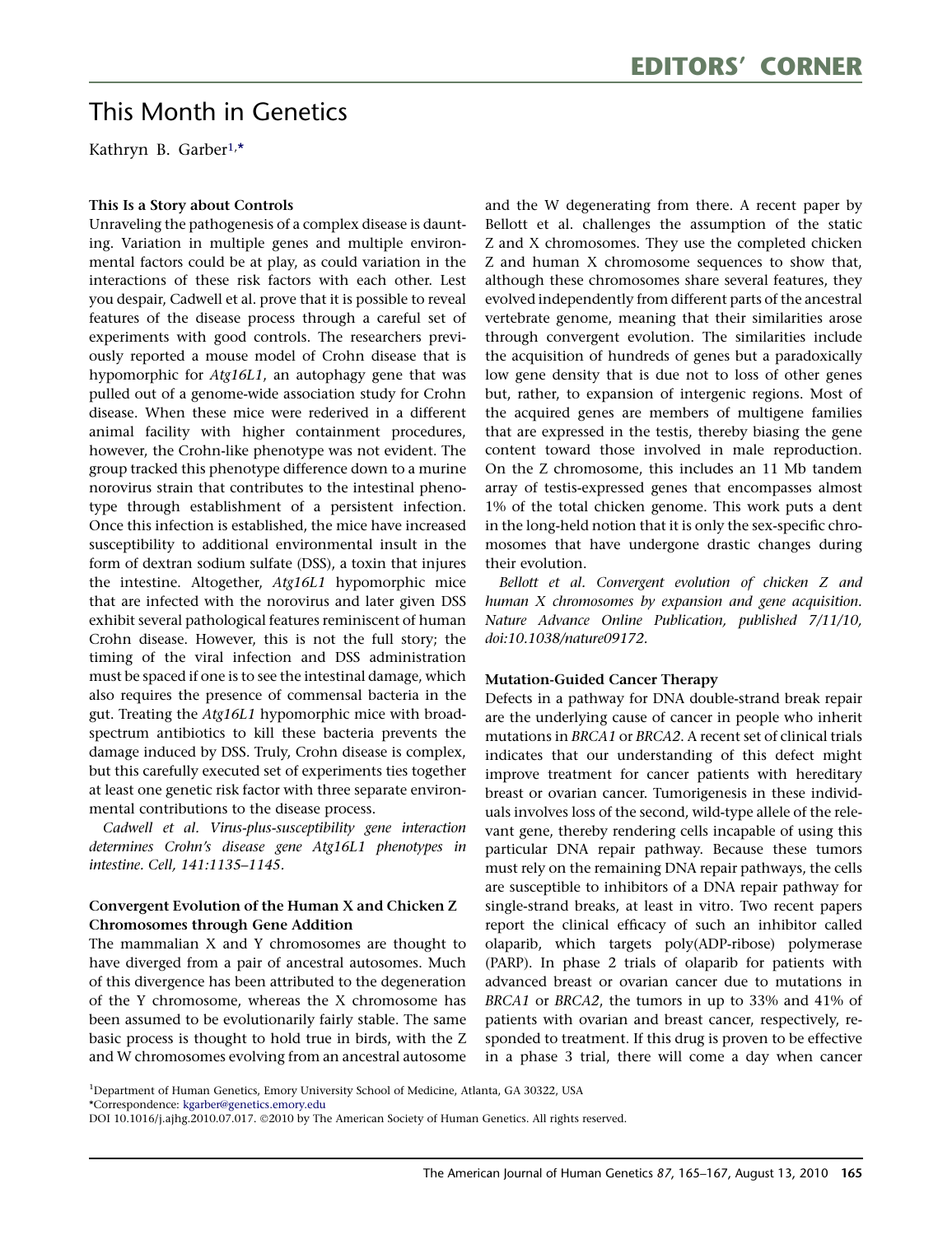patients will be grouped for treatment on the basis of the underlying genetic defect that caused their cancer.

Tutt et al. Oral poly(ADP-ribose) polymerase inhibitor olaparib in patients with BRCA1 or BRCA2 mutations and advanced breast cancer: A proof-of-concept trial. The Lancet, published online 7/6/10, doi:10.1016/S0140-6736 (10)60892-6.

Audeh et al. Oral poly(ADP-ribose) polymerase inhibitor olaparib in patients with BRCA1 or BRCA2 mutations and recurrent ovarian cancer: A proof-of-concept trial. The Lancet, published online 7/6/10, doi:10.1016/S0140-6736(10) 60893-8.

#### Direct-to-Consumer Research

The growth of the direct-to-consumer personal genetics testing industry means that there are large samples of people who are interested in genetics and who have submitted a DNA sample for genotyping. What is the potential for these samples to be used for research? In a recent article in PLOS Genetics, Eriksson et al. illustrate the power of these samples in a genome-wide association study for 22 traits, using data collected through 23andMe. In their sample of people who ordered personal genome scans (and who consented to the use of their information for research), they replicated associations for pigmentation traits and identified novel associations for other personal traits, including the ability to smell asparagus in urine and the tendency to sneeze when entering bright light. Although powerful, the use of this type of sample is not straightforward. The accompanying editorial describes the complicated process by which the editors at PLOS Genetics assessed issues of consent, ethics, and data access related to this paper, including a debate over whether or not this constituted ''human subjects research.'' As an interesting aside, the Eriksson et al paper touched on an aspect of personal genome scans that could have implications for the use of this type of scan in disease-risk assessment. They found that participants' answers to personal survey questions could be strongly biased if they were presented with their own genotype data and interpretation before they answered a question about that trait. Could this mean that genetic determinism trumps the benefit

of patients being given risk information? This seems like an area ripe for further exploration.

Eriksson et al. Wed-based participant-driven studies yield novel genetic associations for common traits. PLOS Genetics, published online 6/24/10, doi:10.1371/journal. pgen.1000993.

Gibson and Copenhaver. Consent and internet-enabled human genomics. PLOS Genetics, published online 6/24/10, doi:10.1371/journal.pgen.1000965.

#### Man versus Parasite

The classic example of heterozygote advantage is the sickle cell mutation, which confers resistance to malaria in the heterozygous state and causes sickle cell disease in the homozygous state. Although it is unlikely that this type of selective force is unique to malaria, other examples of heterozygote advantage have been hard to pin down. Recent work by Genovese et al. suggest that Trypanosoma brucei, the parasite that causes sleeping sickness, may have selected for another detrimental mutation in humans. The authors were looking for genetic variation that might contribute to the high rate of kidney disease in African Americans and found an association with chromosome 22 that was originally attributed to MYH9. Further analysis of the region indicated that the strongest association was actually with APOL1, a gene that encodes the apolipoprotein L-1, a protein that has anti-trypanosomal activity. The authors find evidence of selection for the kidney disease risk allele in African populations and also demonstrate that plasma samples from people with the risk allele are better able to lyse T. brucei rhodesiense. Similar to the malaria story, the protective effect against trypanosomes is dominant, whereas the association with kidney disease is recessive. Thus, although the APOL1 allele might have protected some of our ancestors from sleeping sickness, it is now found in more than 30% of African American chromosomes and could make a substantial contribution to renal disease in this population.

Genovese et al. Association of trypanolytic ApoL1 variants with kidney disease in African-Americans. Science Express, published online 7/15/10, doi:10.1126/science. 1193032.

# This Month in Our Sister Journals

#### A 19p13.13 Microdeletion or Microduplication Syndrome

The increased use of whole-genome comparative genomic hybridization arrays for assessment of individuals with developmental delay has allowed us to recognize several novel microdeletion or microduplication syndromes. Dolan et al. add to this number with a description of individuals with deletions or duplications of chromosome 19p13.13. Four individuals with overlapping but unique de novo deletions in this region share three abnormalities in addition to developmental delay. These are: overgrowth, particularly macrocephaly with frontal bossing; eye abnormalities, including strabismus and optic nerve atrophy; and gastrointestinal symptoms, such as diarrhea, vomiting, and abdominal pain. Similar organ systems are affected in an individual with a duplication in this region. This child also had ophthalmologic problems and gastrointestinal issues